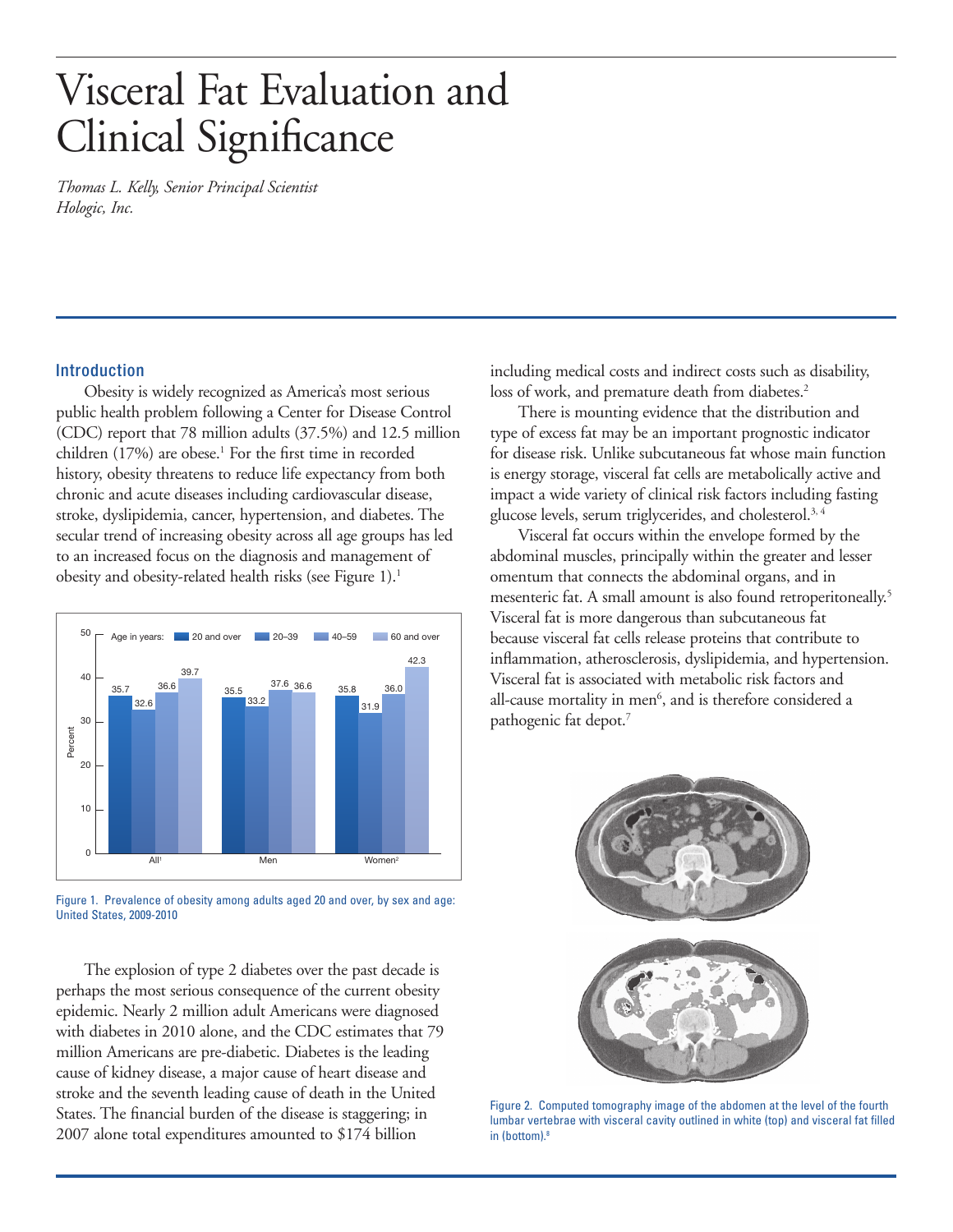## **Methodology**

Hologic scientists have recently developed and patented<sup>9</sup> a method for measuring visceral fat from a DXA whole body scan that is highly correlated and linearly related to visceral fat measurements by computed tomography.10 This development allows clinicians and researchers to classify subjects with excess visceral fat, thereby identifying the population with the greatest obesity related health risks. Diet, exercise, surgical, and pharmaceutical interventions can now be targeted toward high risk individuals to maximize health benefits.

The main breakthrough in using DXA for the measurement of visceral fat was the recognition that the subcutaneous fat ring, inner abdominal muscle wall, and visceral cavity are all recognizable anatomical features on Hologic Discovery high resolution DXA whole body images. Automated software algorithms identify these anatomical features at the level of fourth lumbar vertebrae. Using appropriate modeling, the amount of subcutaneous fat in the abdominal region can be estimated from the subcutaneous fat on each side of the abdominal cavity. This estimate of subcutaneous fat is subtracted from the total abdominal fat in the abdominal region to yield visceral fat.

DXA visceral fat area measurements obtained with this method were highly correlated (r=0.93) and linearly related to visceral fat area measured by computed tomography in a study of 272 black and white women.<sup>10</sup> The low prediction error (SEE=16 g/cm2 ) and strong functional relationship reported in this study indicates that DXA and computed tomography measurements of visceral fat are substantially equivalent. Subsequently the DXA visceral fat application received FDA clearance, an achievement with several practical and technical advantages since DXA exams are widely available, less costly, and deliver a small fraction of the radiation dose compared with computed tomography. Furthermore existing whole body exams, e.g. exams utilized in clinical medicine and in research studies, can be reanalyzed with the new visceral fat application as it is 100% backward compatible with all modern Hologic fan beam technology.



Figure 3. Stylized representation of DXA projected image showing anatomical features including subcutaneous fat, abdominal wall, and visceral cavity.

# Clinical Management and Interpretation

It is important to recognize that even subjects who are normal weight and have a Body Mass Index (BMI) < 25 can have a significant accumulation of visceral fat, increasing their risk for cardiovascular disease, diabetes, and other obesity related health risks. Likewise, some overweight or obese patients may have relatively low levels of visceral fat, normal metabolic profiles, and few or no additional risk factors. A DXA visceral fat measurement may distinguish apparently normal weight subjects with high visceral fat levels and high disease risk from metabolically normal subjects with BMI's in the overweight or obese category.

Virtually all visceral fat studies in the literature report visceral fat in units of area (cm<sup>2</sup>); only Hologic Discovery DXA scanners report visceral fat in its native area format.



Figure 4. Correlation between visceral fat area measured by computed tomography (CT) and DXA.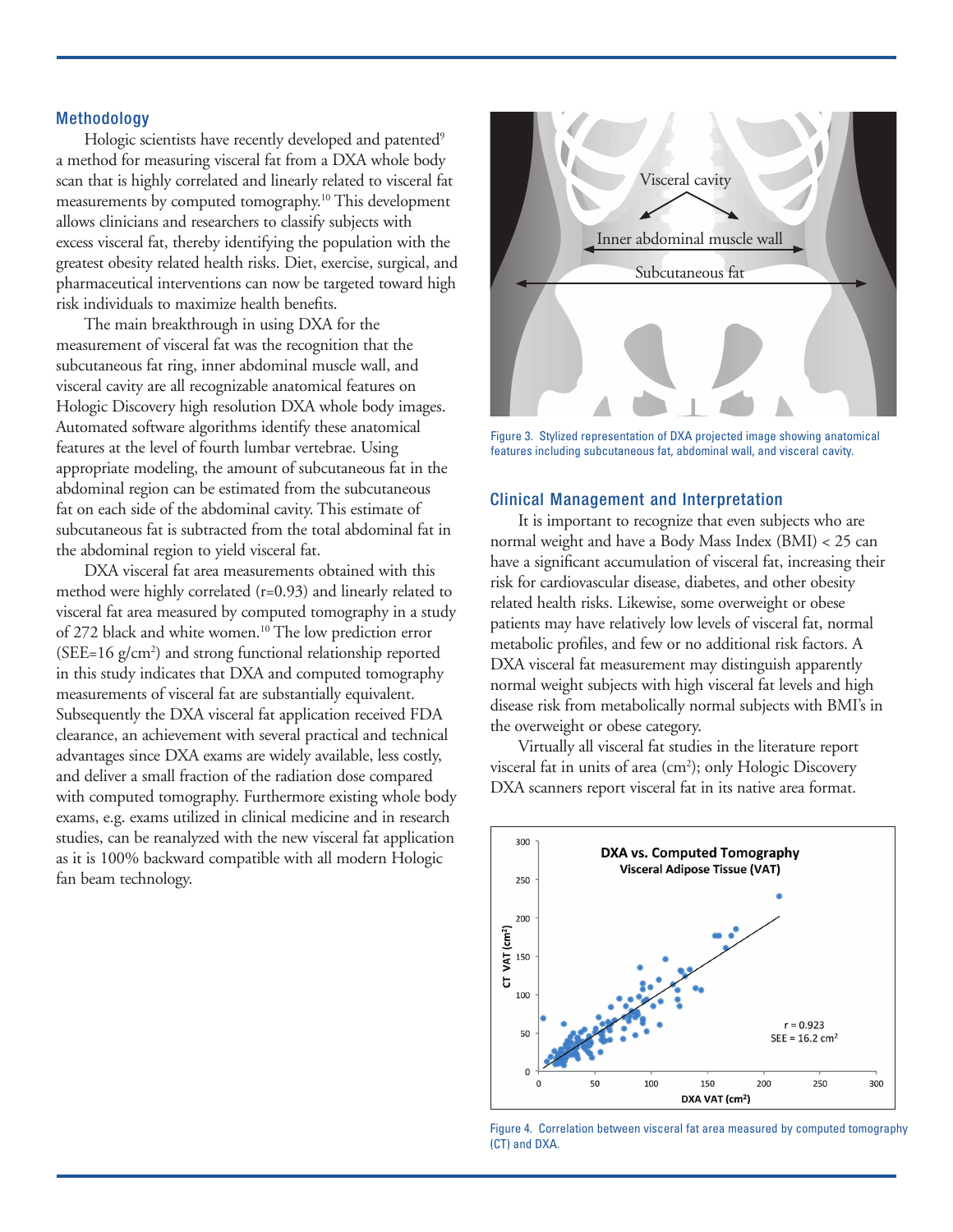Cross-sectional studies have suggested that visceral fat levels exceeding 100-110 cm<sup>2</sup> adversely affects the metabolic profile in women.<sup>11</sup> Pickhardt et al found that a visceral fat area threshold of 70 cm<sup>2</sup> yielded a sensitivity, specificity, and accuracy of 83.7%, 80.0%, and 81.3%, respectively, for metabolic syndrome in women. Visceral fat area performance was somewhat lower in men using a 125 cm<sup>2</sup> threshold.<sup>12</sup>

Nicklas found that a visceral fat area of 106 cm<sup>2</sup> was associated with an elevated risk of metabolic coronary heart disease (CHD) risk factors and a visceral fat area of 163 cm<sup>2</sup> was associated with a markedly increased risk in women. The study concluded that "these values may prove useful for defining visceral obesity and for identifying women most likely to benefit from preventative interventions".  $^{13}$ 

# Visceral Fat Diagnostic Thresholds

Diagnostic thresholds for visceral fat are becoming more firmly established as further clinical and research experience is gained. Data from population based studies such as NHANES will supplement the knowledge base with reference values that will provide the analytical framework for interpreting DXA visceral fat measurements. In the interim the available literature supports visceral fat thresholds of 100 cm<sup>2</sup> for increased risk and 160 cm<sup>2</sup> for high risk.

#### Visceral Fat Classification



Figure 5. Visceral fat thresholds associated with metabolic risk factors for coronary heart disease.<sup>12, 13</sup>

## Summary and Conclusion

Recent government health statistics reveal that obesity has exploded to epidemic levels. The management of clinical obesity and its related health risks is a vexing clinical problem. The reliance on antiquated measurements such as BMI, scale weight, and waist circumference further compounds the problem, as anthropomorphic measures often do not adequately assess obesity related risks. The end result is that commonly used clinical measures of obesity misclassify individuals in terms of visceral adipose tissue and disease risk.<sup>14</sup>

Improvements to traditional measures of obesity are needed, and these refinements must be widely available and cost effective. It has been previously argued<sup>15</sup> that DXA Fat Mass Index (FMI; Fat Mass/Ht<sup>2</sup>) measurements are superior to BMI for obesity classification because FMI is a gender specific measurement of excess fat, whereas BMI is a measure of excess weight. Likewise, DXA measurements of visceral fat more accurately assess health risks compared with non-specific measures because visceral fat is a primary pathogenic fat depot.

## References

- <sup>1.</sup> Ogden CL, Carroll MD, Kit BK, Flegal KM. Prevalence of obesity in the United States, 2009–2010. NCHS data brief, no 82. Hyattsville, MD: National Center for Health Statistics. 2012. http://www.cdc.gov/ nchs/data/databriefs/db82.pdf
- <sup>2.</sup> Centers for Disease Control and Prevention. National Diabetes Fact Sheet: national estimates and general information on diabetes and prediabetes in the United States, 2011. Atlanta, GA: U.S. Department of Health and Human Services, Centers for Disease Control and Prevention, 2011. http://diabetes.niddk.nih.gov/dm/pubs/statistics/#fast
- Bergman, RN et al. Why Visceral Fat is Bad: Mechanisms of the Metabolic Syndrome. Obesity (2006) 14, 16S–19S; doi: 10.1038/ oby.2006.277
- <sup>4.</sup> Weltman, A, et al. Impact of abdominal visceral fat, growth hormone, fitness, and insulin on lipids and lipoproteins in older adults. Metabolism. 2003 Jan;52(1):73-80.
- 5. Freedland, ES. Role of a critical visceral adipose tissue threshold (CVATT) in metabolic syndrome: implications for controlling dietary carbohydrates: a review. Nutrition & Metabolism 2004, 1:12
- 6. Kuk JL, et al. Visceral fat is an independent predictor of all-cause mortality in men. Obesity. 2006;14(2):336-41.
- <sup>7.</sup> Fox CS, et al Abdominal visceral and subcutaneous adipose tissue compartments: association with metabolic risk factors in the Framingham Heart Study. Circulation. 2007 Jul 3;116(1):39-48.
- Yoshizumi T, Nakamura T, Yamane M, et al. Abdominal fat: standardized technique for measurement at CT. Radiology 1999;211:283-286.
- 9. T.L. Kelly, KE Wilson. Estimating visceral fat by dual-energy absorptiometry. Patent # 7,725,153 (U.S.: Hologic, Inc., 2011).
- <sup>10.</sup> Micklesfield LK, Goedecke JH, Punyanitya M, Wilson KE, Kelly TL. Dual-energy x-ray performs as well as clinical computed tomography for the measurement of visceral fat. Obesity. 2012 May;20(5):1109-14.
- 11. Brochu M, Tchernof A, Turner AN, Ades PA, Poehlman ET. Is there a threshold of visceral fat loss that improves the metabolic profile in obese postmenopausal women? Metabolism. 2003 May;52(5):599-604.
- 12. Pickhardt PJ, Jee Y, O'Connor SD, Del Rio AM. Visceral Adiposity and Hepatic Steatosis at Abdominal CT: Association With the Metabolic Syndrome. AJR Am J Roentgenol. 2012 May;198(5):1100-7.
- <sup>13.</sup> Nicklas, BJ et al. Visceral Adipose Tissue Cutoffs Associated With Metabolic Risk Factors for Coronary Heart Disease in Women. Diabetes Care 26:1413–1420, 2003
- <sup>14.</sup> Pou, KM et al. Patterns of Abdominal Fat Distribution. Diabetes Care. 2009 March; 32(3): 481–485.
- <sup>15.</sup> T.L. Kelly, K.E. Wilson and S.B. Heymsfield, "Dual energy X-Ray absorptiometry body composition reference values from NHANES," PLoS One, 4 (2009), e7038.